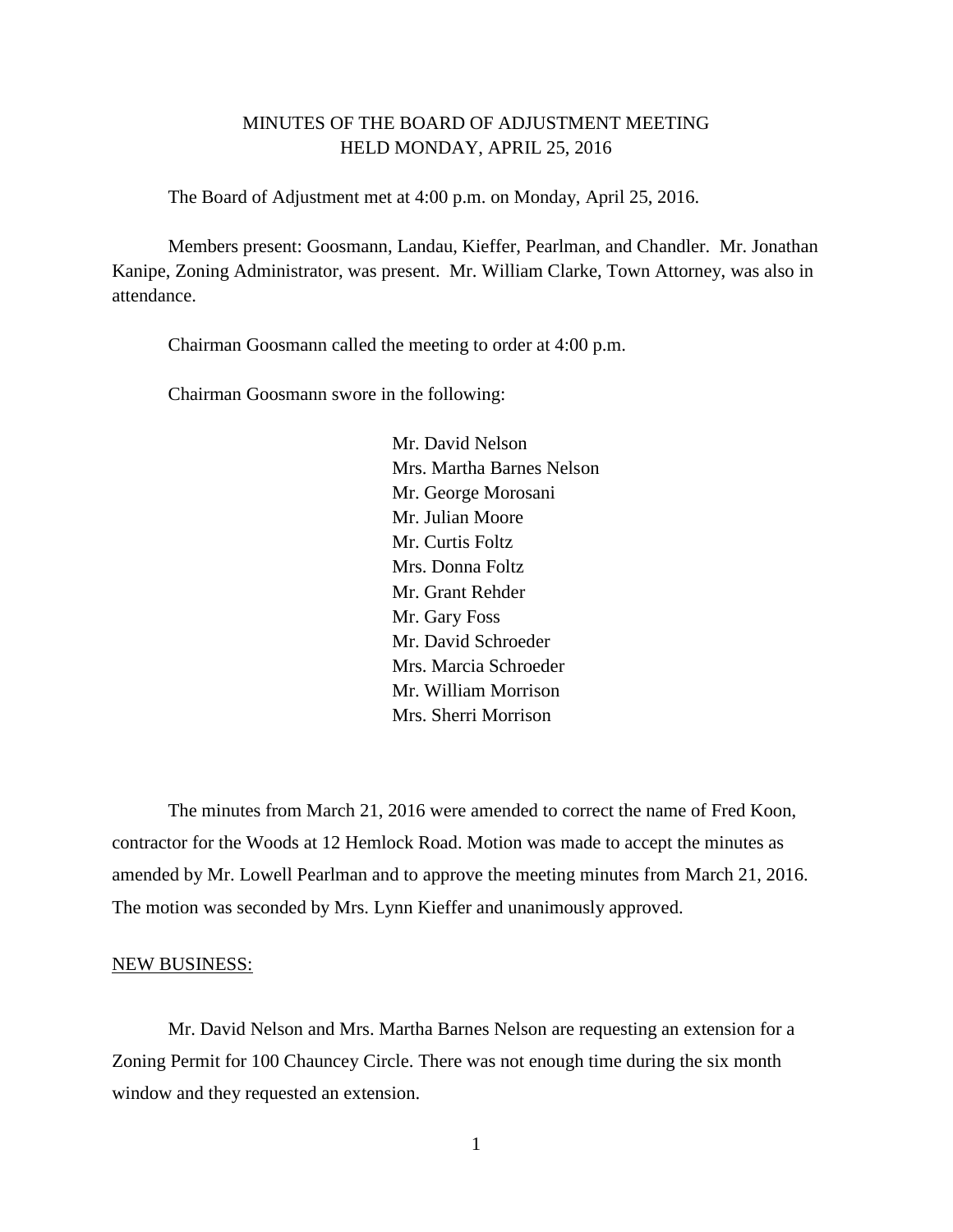Chairman Goosmann asked for a motion on this matter. Motion was made by Mr. Robert Chandler and seconded by Dr. Richard Landau and was unanimously approved.

## HEARING (Evidentiary):

Mr. George and Judith Morosani of 9 Fir Tree Lane is requesting a Conditional Use Permit and Variance for the use of a deer fence on the side rear of the property. Mr. Lowell Pearlman shepherded the discussion.

Mr. George Morosani went through his plans for a deer fence proposal on the rear and side yard of the home. Mr. Pearlman asked Mr. Morosani to provide explanation of the deer fence request. Mr. Morosani indicated that he owned the property for approximately nine (9) years, and during that time, they have maintained an electric fence. Currently, the electric fence is not working very well and is not effective.

Dr. Landau asked about the existing posts along the side and rear property line, and Mr. Morosani indicated that this was a similar fence as to what Mr. George Goosmann has on his property.

Mr. Morosani further indicated that this fence would replace an older deer fence that was taken down, and it would expand upon an existing deer fence that is electrified. Mr. Goosmann asked whether Mr. Morosani would be willing to buffer if necessary. Mr. Morosani indicated it was currently buffered well, but that he was willing to screen more if necessary.

#### DELIBERATION & DETERMINATION

There were no questions or comments from the audience regarding this proposal. Mr. Pearlman recited the facts of the case. Mr. George and Judith Morosani of 9 Fir Tree Lane are requesting a Conditional Use Permit and Variance to allow for replacement of a deer fence and to expand the existing electric fence. They have agreed to buffer the area if needed. Mr. Morosani agreed with the recitation of facts.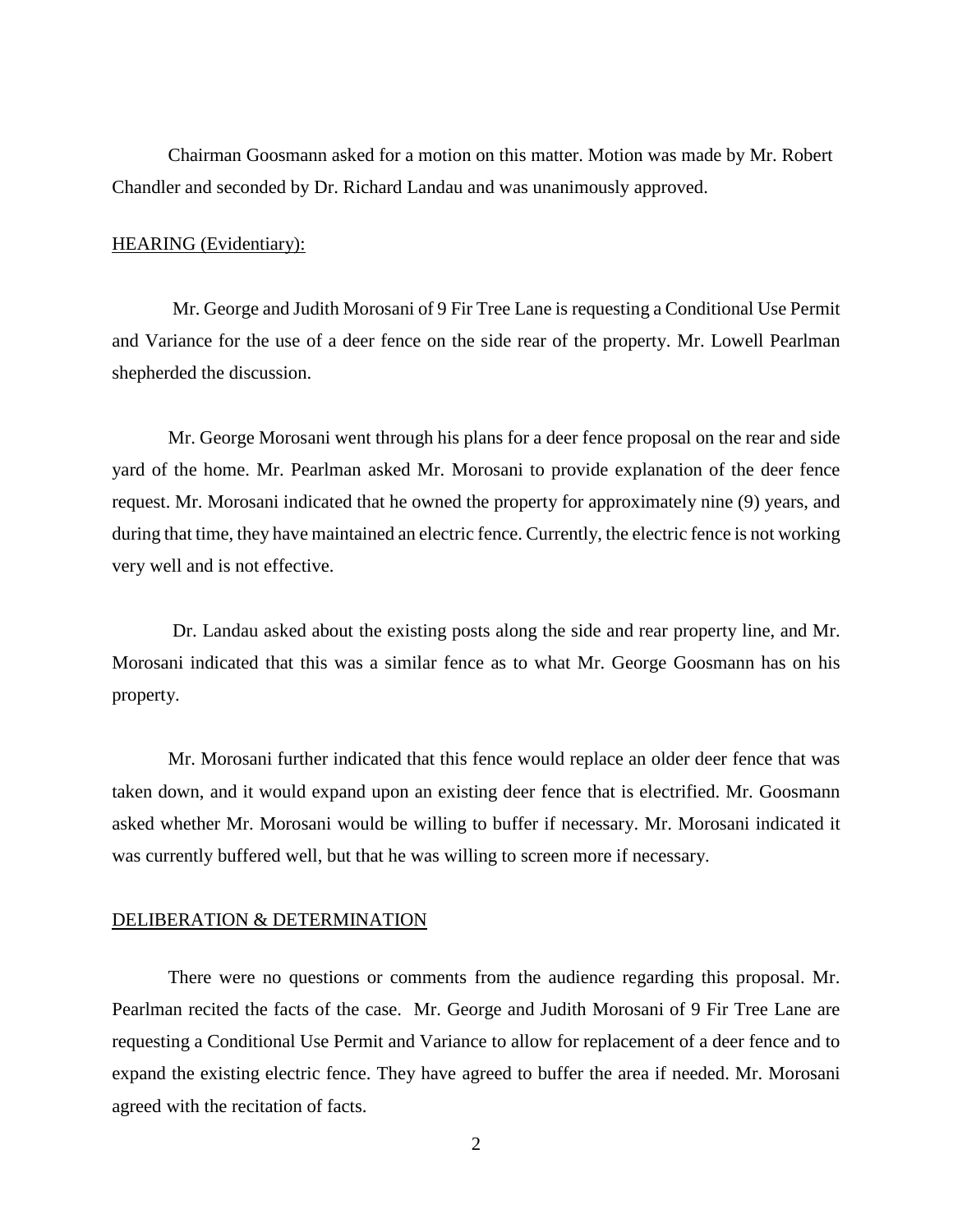Mrs. Lynn Kieffer made a motion to approve the Conditional Use Permit for the deer fence and Variance for installation within the side and rear yard setbacks. Mrs. Kieffer moved that a Conditional Use Permit and Variance as requested be granted to Mr. George and Judith Morosani of 9 Fir Tree Lane. A Conditional Use Permit and Variance for a deer fence and the facts as recited by Lowell Pearlman and his summation be accept as findings of fact to support this grant. The Board has inspected this site and no neighboring property owner has objected. Further, Mrs. Kieffer moved that granting this Conditional Use Permit (a) would not materially endanger the public health or safety if located where proposed and developed according to the plans as submitted and improved, (b) met all required conditions and specifications of the Town of Biltmore Forest Zoning Ordinance, (c) would not substantially injure the value of adjoining or abutting property, and (d) would be in general conformity with the plan of development of the Town of Biltmore Forest and its environs as set forth in Sections 1005.03 (2) and (3) of the above ordinance. The applicant has been informed that he is to report to the Zoning Administrator within seven (7) days of completion of the project in order that the Zoning Administrator can determine that the project has been completed in accordance with plans submitted to the Town.

Further, Mrs. Kieffer moved that granting the Variance based upon the foregoing findings of fact, satisfied the applicable Sections of 1005.04 and paragraphs one through four, and would not be contrary to the public interest where, owing to special conditions, a literal enforcement of the provisions of this Ordinance would, in this case, result in a practical difficulty or unnecessary hardship. She further moved the Board to find that the spirit of the ordinance would be observed, public safety and welfare secured and substantial justice done. The applicant has been informed that he/she is to report to the Zoning Administrator within seven (7) days of completion of the project in order that the Zoning Administrator can determine that the project has been completed in accordance with plans submitted to the Town.

The motion was seconded by Mr. Pearlman. There were no additional questions. The motion passed unanimously.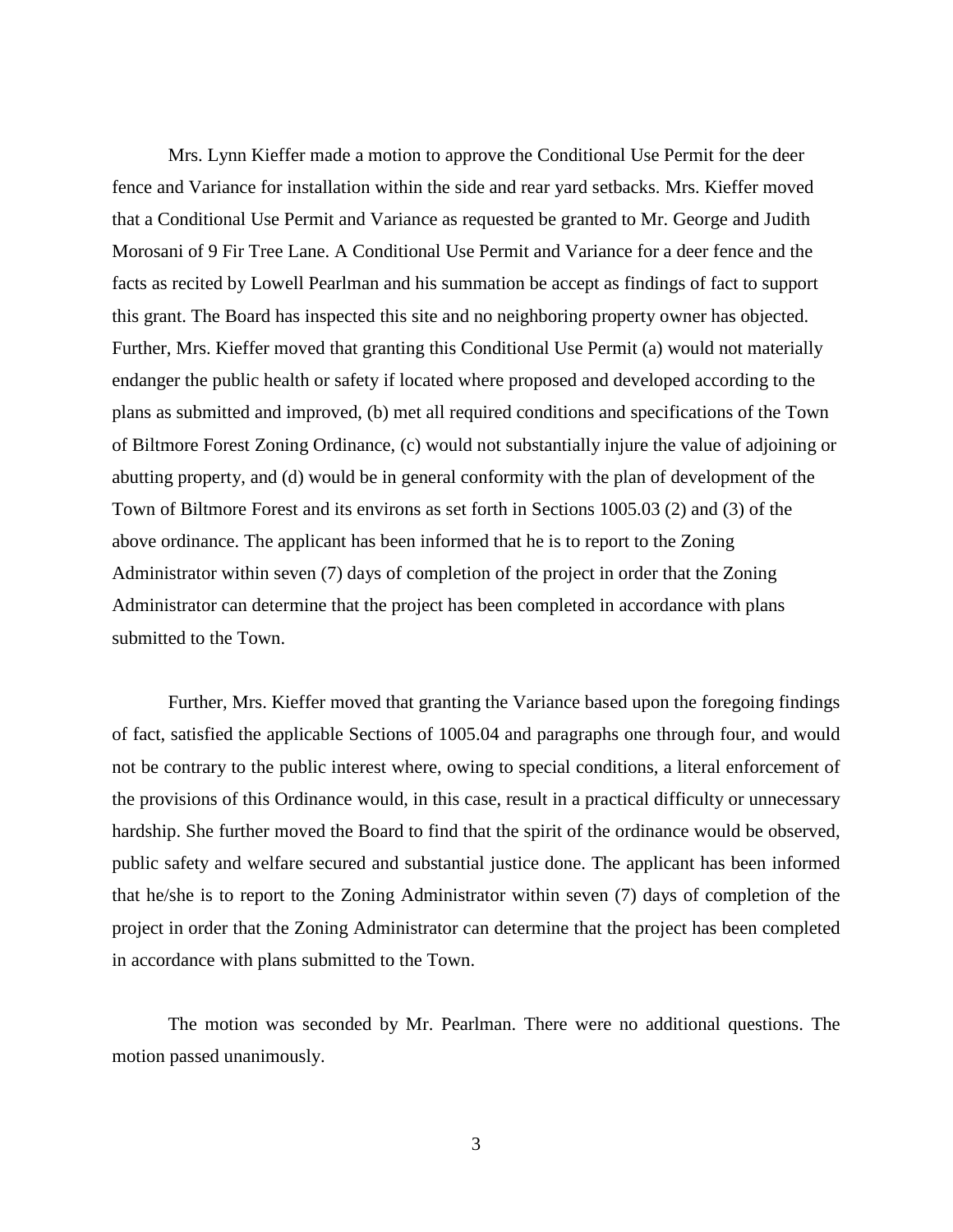## HEARING (Evidentiary):

Mr. Julian Moore was present on behalf of Michael Freeman, 19 Brookside Road, in regards to a deer fence application. The application was for a Conditional Use Permit and Variance for the side and rear yard. Mrs. Kieffer shepherded the discussion.

Mr. Moore indicated that this was a mesh deer fence that was six (6) feet high with flat black paint. Mr. Moore indicated the fence would begin on the left side of the property line within the setback near the retaining wall and the large Nellie Stevens Hollies that are present there. The rationale for the Variance was due to the invisibility of the fence in the placement between the existing vegetation. The deer fence in the rear yard would be compliant with the rear fence setback. Mr. Moore indicated that the Freemans would be willing to buffer if anyone ever built on the property in the rear of 19 Brookside Road.

#### DELIBERATION & DETERMINATION

Mrs. Kieffer recited the facts of the case and noted that the proposed deer fence in the side yard setback would be built along an existing rock wall and within existing vegetation. It would be nearly invisible from the road. They are willing to buffer if there are any additional requests from neighbors regarding this matter.

Michael Freeman of 19 Brookside Road is requesting a Conditional Use Permit and Variance to install a (6) six foot deer fence along both sides and the back of their property. It will be within the (20) twenty foot setback because they already have a Variance for the rock wall which is already within that setback. It is heavily landscaped with trees along the sides and will not be visible from the front.

Dr. Richard Landau made a motion to approve the Conditional Use Permit and Variance as requested be granted to Michael Freeman of 19 Brookside Road for construction of a deer fence. The facts as recited by Lynn Kieffer and her summation be accepted as findings and facts for this grant. The Board has inspected this site and no neighboring property owner has objected.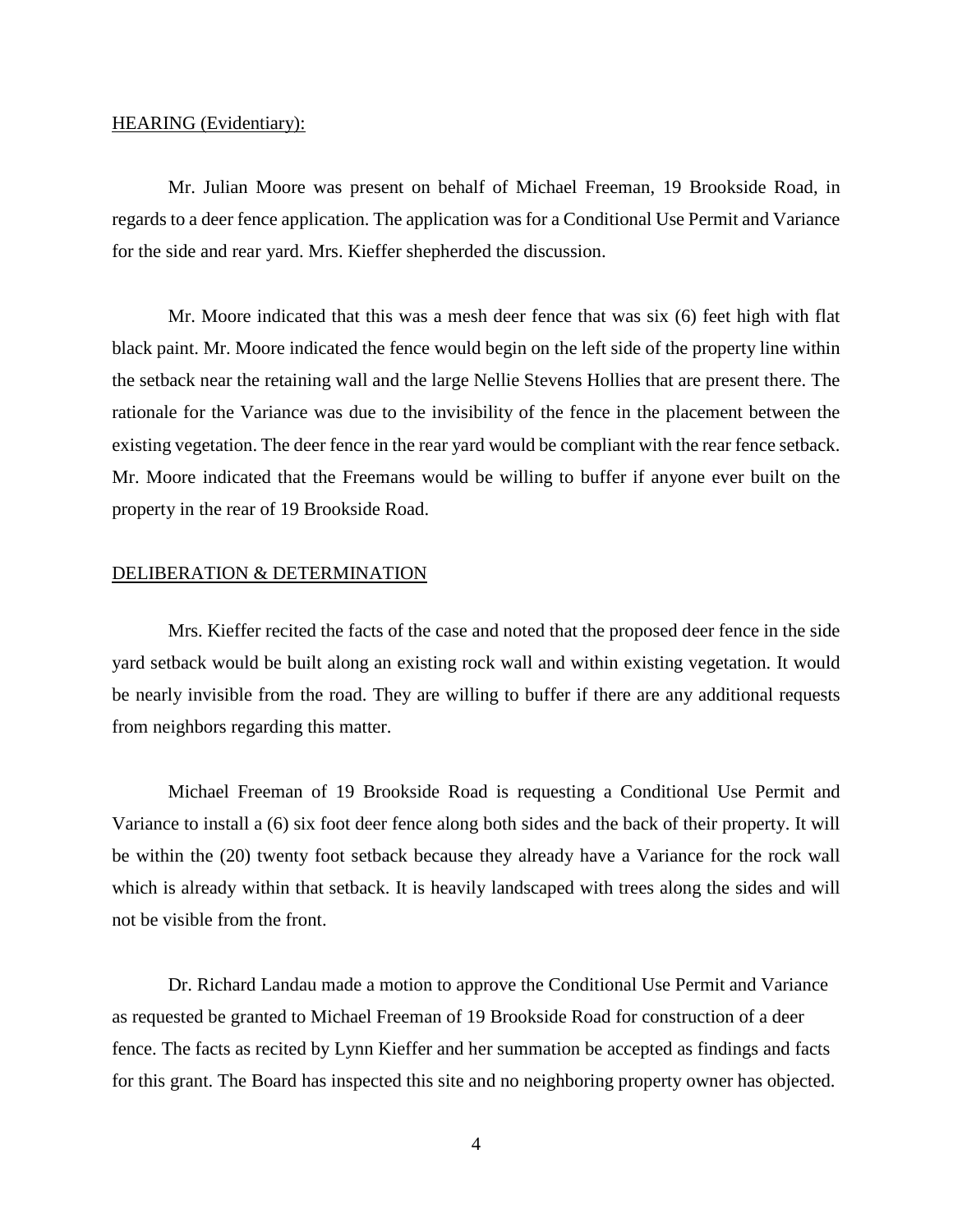Dr. Landau moved that granting this Conditional Use Permit (a) would not materially endanger the public health or safety if located where proposed and developed according to the plans as submitted and improved, (b) met all required conditions and specifications of the Town of Biltmore Forest Zoning Ordinance, (c) would not substantially injure the value of adjoining or abutting property, and (d) would be in general conformity with the plan of development of the Town of Biltmore Forest and its environs as set forth in Sections 1005.03 (2) and (3) of the above ordinance. The applicant has been informed that he is to report to the Zoning Administrator within seven (7) days of completion of the project in order that the Zoning Administrator can determine that the project has been completed in accordance with plans submitted to the Town.

Further, Dr. Landau moved that granting the Variance based upon the foregoing findings of fact, satisfied the applicable Sections of 1005.04 and paragraphs one through four, and would not be contrary to the public interest where, owing to special conditions, a literal enforcement of the provisions of this Ordinance would, in this case, result in a practical difficulty or unnecessary hardship. She further moved the Board to find that the spirit of the ordinance would be observed, public safety and welfare secured and substantial justice done. The applicant has been informed that he/she is to report to the Zoning Administrator within seven (7) days of completion of the project in order that the Zoning Administrator can determine that the project has been completed in accordance with plans submitted to the Town.

The motion was seconded by Robert Chandler. There was no additional deliberation. The motion passed unanimously.

## HEARING (Evidentiary):

Curtis and Donna Foltz of 89 Chauncey Circle were called forward in regards to the split rail fence application for a Conditional Use Permit and Variance. Representatives from Asheville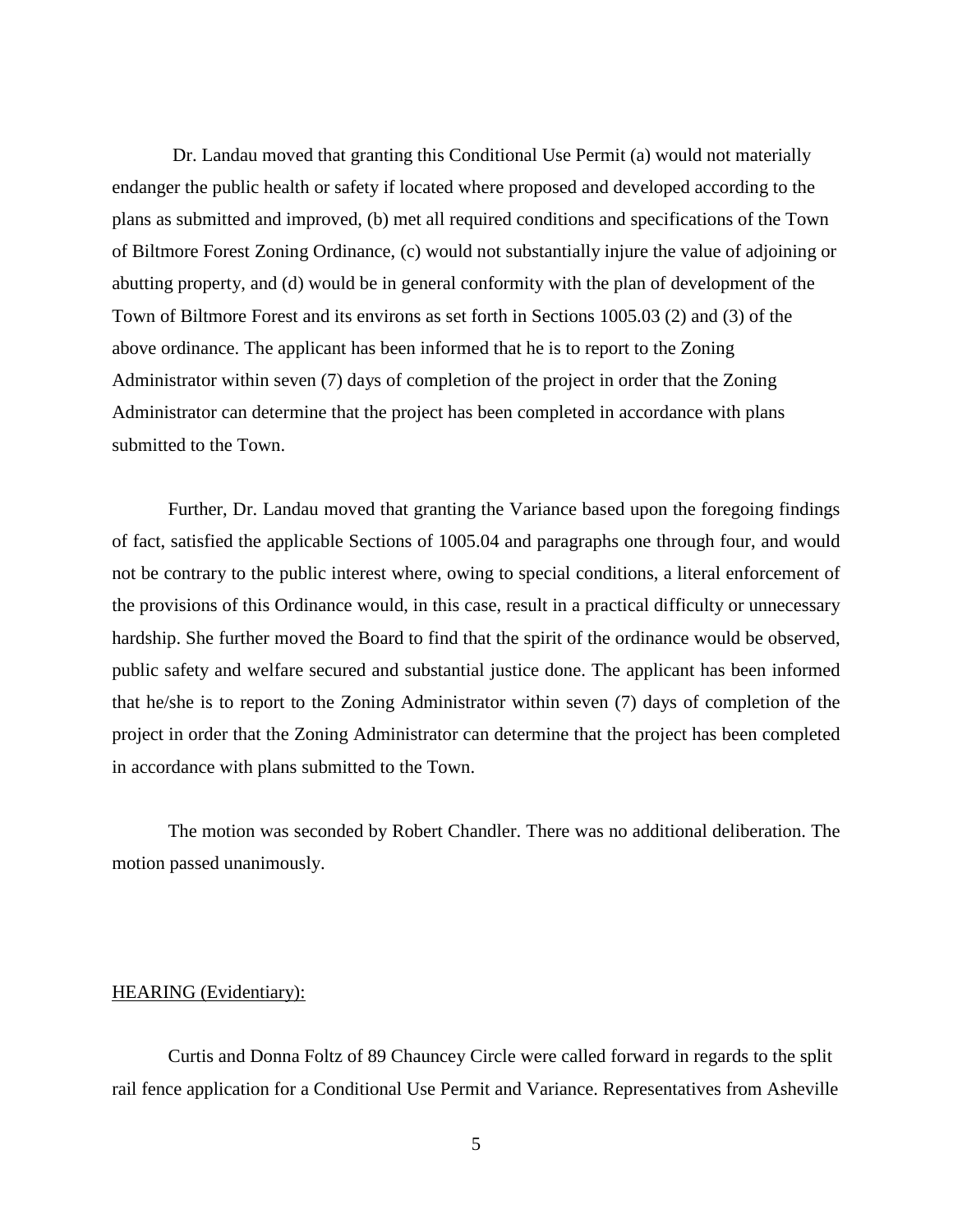Fence Company were present and went through the rationale behind the installation of the fence. Dr. Landau shepherded the discussion.

Mr. Grant Rehder discussed the process they followed. Mr. Rehder indicated the property owners asked them to measure for a fence and obtained approval for the property through the Ramble Design Review Committee. They were unaware they had to obtain approval from the Town of Biltmore Forest.

Dr. Landau expressed concern with the fence being visible to the adjacent property. Mr. Rehder said the Ramble stated being (4) four feet off of the property line was acceptable. Mr. William Clarke stated the rear setback is (20) twenty feet. Dr. Landau was not in favor of placing a fence within the setback unless there was a topographical or structural issue. Mr. Clarke said that if you were to move (16) sixteen feet to the West, which should not be within the setback. Mr. Pearlman said the fencing material should also be approved. Chairman Goosmann asked if the property owners are willing to buffer due to objection from a property owner. Mr. Rehder said the property owners have planned on landscaping that area.

Gary Foss, 85 Chauncey Circle, is a neighbor of the property. He spoke in favor of the project and identified that the side yard where the fence was located was not on his side of the property. Dr. Landau asked whether the Asheville Fence company was able to make guarantees for the Foltzes in regards to the buffering plan. Mr. Rehder said no, but that he believed they did indeed want to buffer the project.

# DELIBERATION & DETERMINATION

Mr. Chandler suggested getting a landscape plan before a decision was made about the fence approval. Chairman Goosmann stated two sides comply, the other side does not at the rear. Mr. Clarke stated the Board needs some justification for granting a Variance for putting a fence in the rear yard setback. Mr. Pearlman suggested delaying the request so an explanation can be given on being close to the rear and also so a landscape plan can be issued. Chairman Goosmann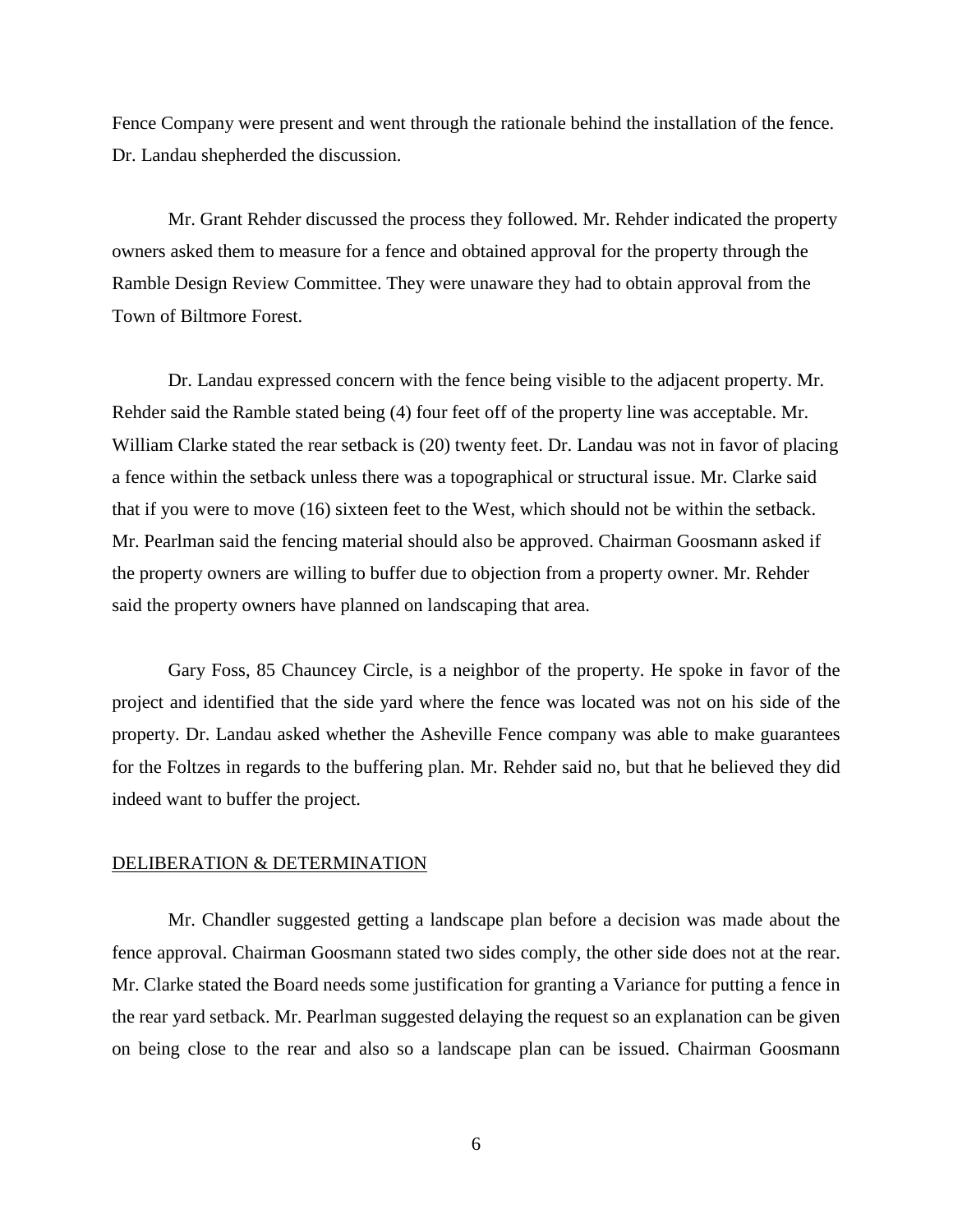suggested tabling this matter for one month and coming back to discuss matters further. Asheville Fence Company agreed.

Mrs. Kieffer said we will need to discuss the landscape plan and the fact that the fence would be stained gray to make it less obvious, we would also need to discuss the rear area.

The matter was tabled until the following month.

# HEARING (Evidentiary):

Dr. David and Mrs. Marcia Schroeder, 320 Vanderbilt Road, presented her plans for an addition to an existing accessory structure. Mr. Chandler shepherded the discussion. Mrs. Schroeder went through the plans for the addition and indicated that the cabin was built by a renowned Madison County cabin builder. Mrs. Schroeder indicated that they would like to have the plumbing in place to allow for a bathroom and kitchenette for their guests and for her husband to use as a downstairs bedroom for convalescence.

Mr. Chandler went through the layout of the addition and noted that it was a 9 foot x 17 foot addition that would be on the north side and in compliance with the setbacks. There was existing buffering in place, but Mr. Chandler asked whether they would agree to buffer if necessary. Mrs. Schroeder said they intended to plant trees in this area regardless.

Mr. Pearlman asked for the hardship, and Mrs. Schroeder indicated that her husband's need to convalesce on the first floor was applicable, as was the need for running water in a detached structure.

Mr. Chandler recited the facts of the case, including the rationale for the variance and that buffering is agreeable if necessary. There were no questions from the audience.

Dr. David and Mrs. Marcia Schroeder of 320 Vanderbilt Road are looking for a Conditional Use Permit to construct an addition to existing accessory structure and a Variance request to allow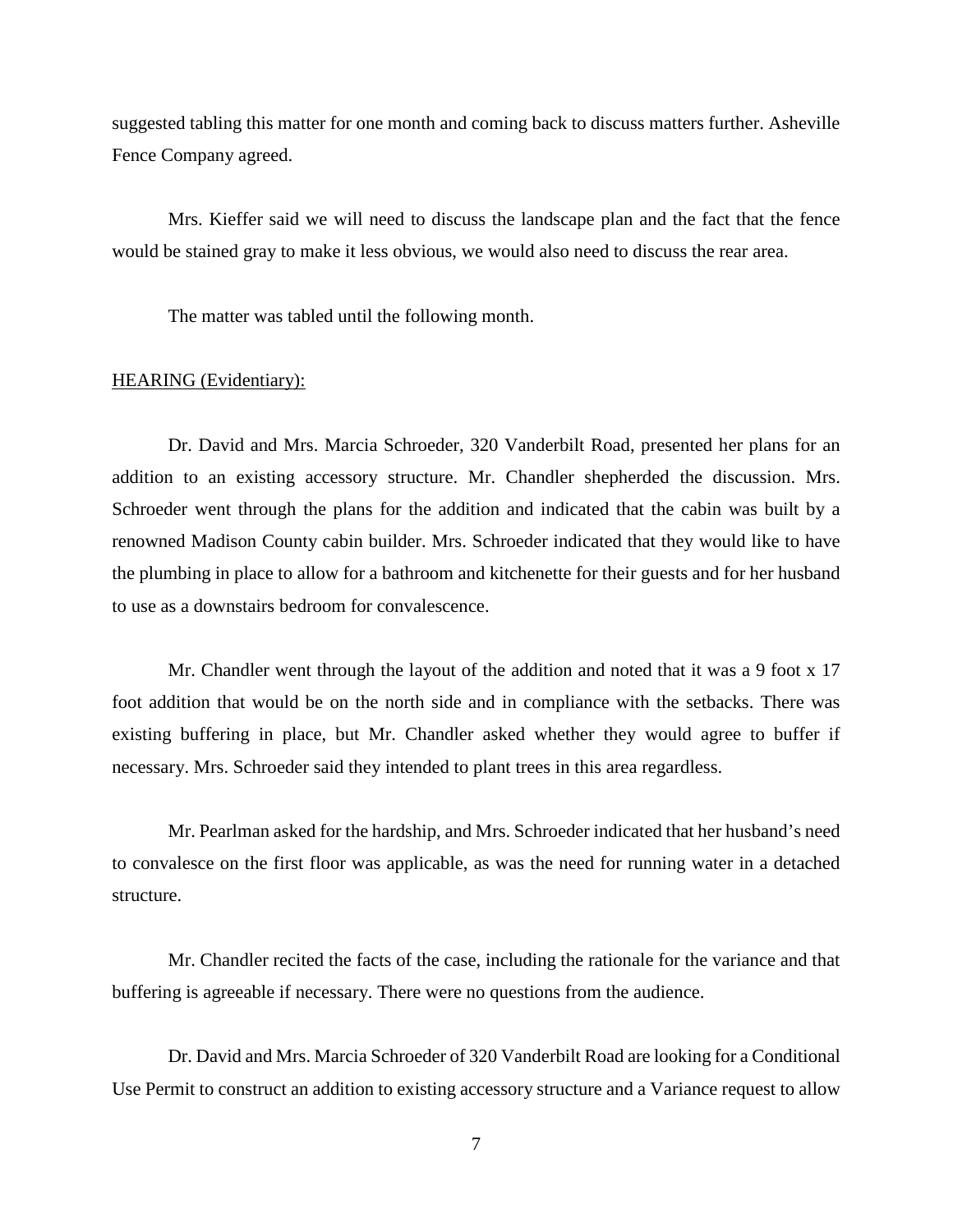for construction of an addition. Specifically, they plan to add an addition to a log cabin on their property which is currently 322 square feet. They are adding 155 square feet bringing it to a total of 477 square feet. They are looking to match all of the materials and the design to match how it already looks. They would like to add plumbing to a building that does not already have it and to allow for rehab to allow family to be there. There will be some landscaping and they are willing to buffer with their neighbors to make it look nice.

#### DELIBERATION & DETERMINATION

Mr. Pearlman motioned for approval of the Conditional Use Permit and Variance request be granted to Dr. David and Mrs. Marcia Schroeder of 320 Vanderbilt Road to construct an addition of an existing accessory structure and the facts as recited by Robert Chandler and his summation be accepted as findings and facts for this grant. The Board has inspected this site and no neighboring property owner has objected.

Mr. Pearlman moved that granting this Conditional Use Permit (a) would not materially endanger the public health or safety if located where proposed and developed according to the plans as submitted and improved, (b) met all required conditions and specifications of the Town of Biltmore Forest Zoning Ordinance, (c) would not substantially injure the value of adjoining or abutting property, and (d) would be in general conformity with the plan of development of the Town of Biltmore Forest and its environs as set forth in Sections 1005.03 (2) and (3) of the above ordinance. The applicant has been informed that he is to report to the Zoning Administrator within seven (7) days of completion of the project in order that the Zoning Administrator can determine that the project has been completed in accordance with plans submitted to the Town.

Further, Mr. Pearlman moved that granting the Variance based upon the foregoing findings of fact, satisfied the applicable Sections of 1005.04 and paragraphs one through four, and would not be contrary to the public interest where, owing to special conditions, a literal enforcement of the provisions of this Ordinance would, in this case, result in a practical difficulty or unnecessary hardship. She further moved the Board to find that the spirit of the ordinance would be observed,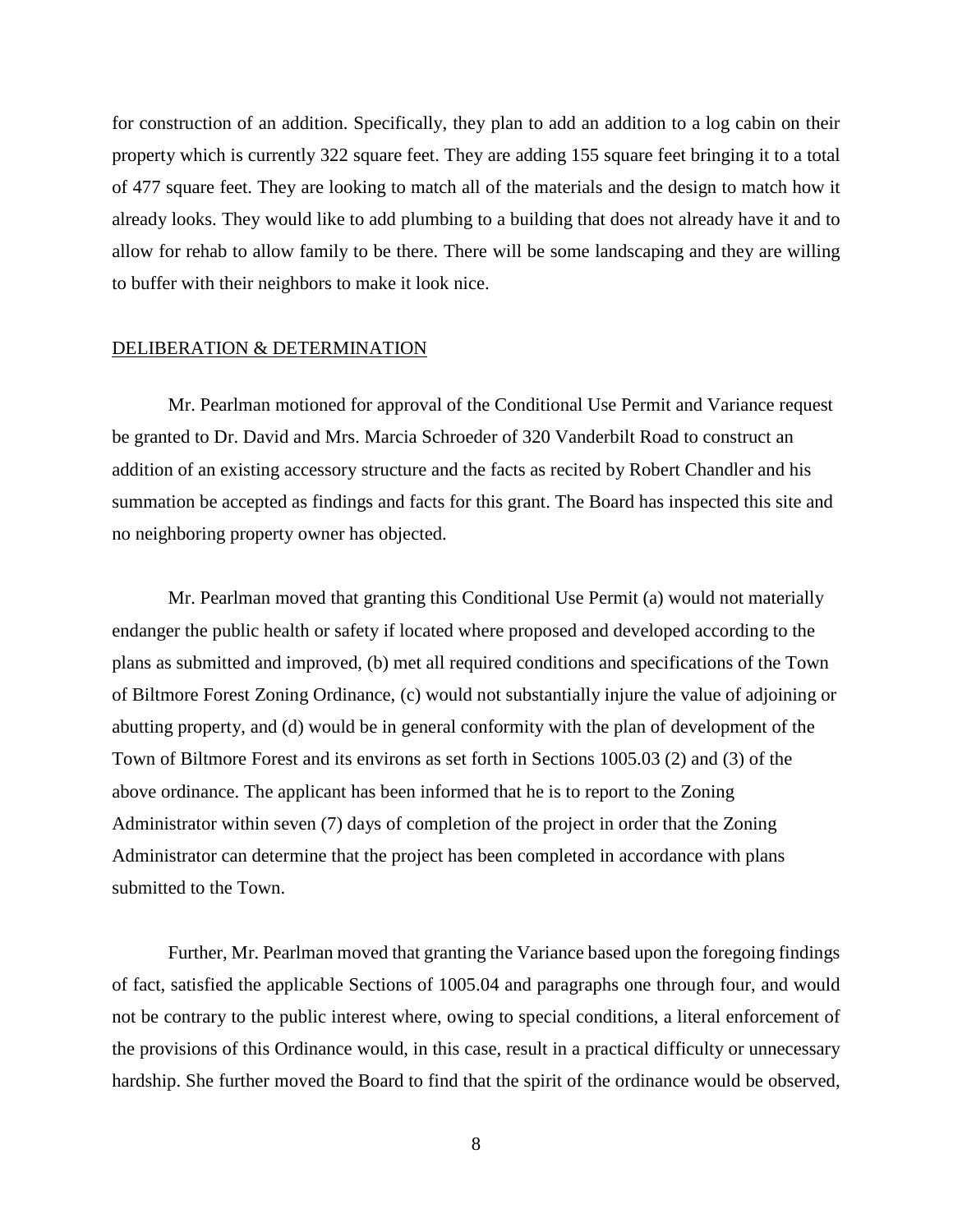public safety and welfare secured and substantial justice done. The applicant has been informed that he/she is to report to the Zoning Administrator within seven (7) days of completion of the project in order that the Zoning Administrator can determine that the project has been completed in accordance with plans submitted to the Town.

Dr. Richard Landau seconded the motion. The motion passed unanimously.

### HEARING (Evidentiary):

Mr. William and Mrs. Sherri Morrison of 388 Vanderbilt Road were present to discuss their proposal for a new home. Mr. Pearlman shepherded the discussion and reviewed the requests for the Conditional Use Permit related to the entrance columns and the retaining walls.

Chairman Goosmann noted for the record he has an existing relationship with the Mr.  $\&$ Mrs. Morrison and will not be voting on this matter. Mr. Chandler also noted his wife was a realtor for Mr. & Mrs. Morrison but he will still be able to vote.

Mr. Robert Griffin of Griffin Architects spoke on behalf of the Mr. & Mrs. Morrison. Mr. Kanipe verified that a Variance was unnecessary in regards to the entrance columns, only a Conditional Use Permit was needed. The entrance columns were a portion of the retaining wall and those were necessary to hold the new driveway in place.

## DELIBERATION & DETERMINATION

Mr. William and Mrs. Sherri Morrison of 388 Vanderbilt Road are applying for a Conditional Use Permit to construct entrance columns and a retaining wall in conjunction with a project for a house they are building at 388 Vanderbilt Road. This request has been made in the name of Willian P. Morrison, Trustee with William P. Morrison, Revocable Trust and Sherri M. Morrison as Trustee for the Harborview Trust.

A motion was made by Mrs. Kieffer to grant a Conditional Use Permit for retaining wall and entrance columns be granted to William P. Morrison, Trustee for the William P. Morrison

9